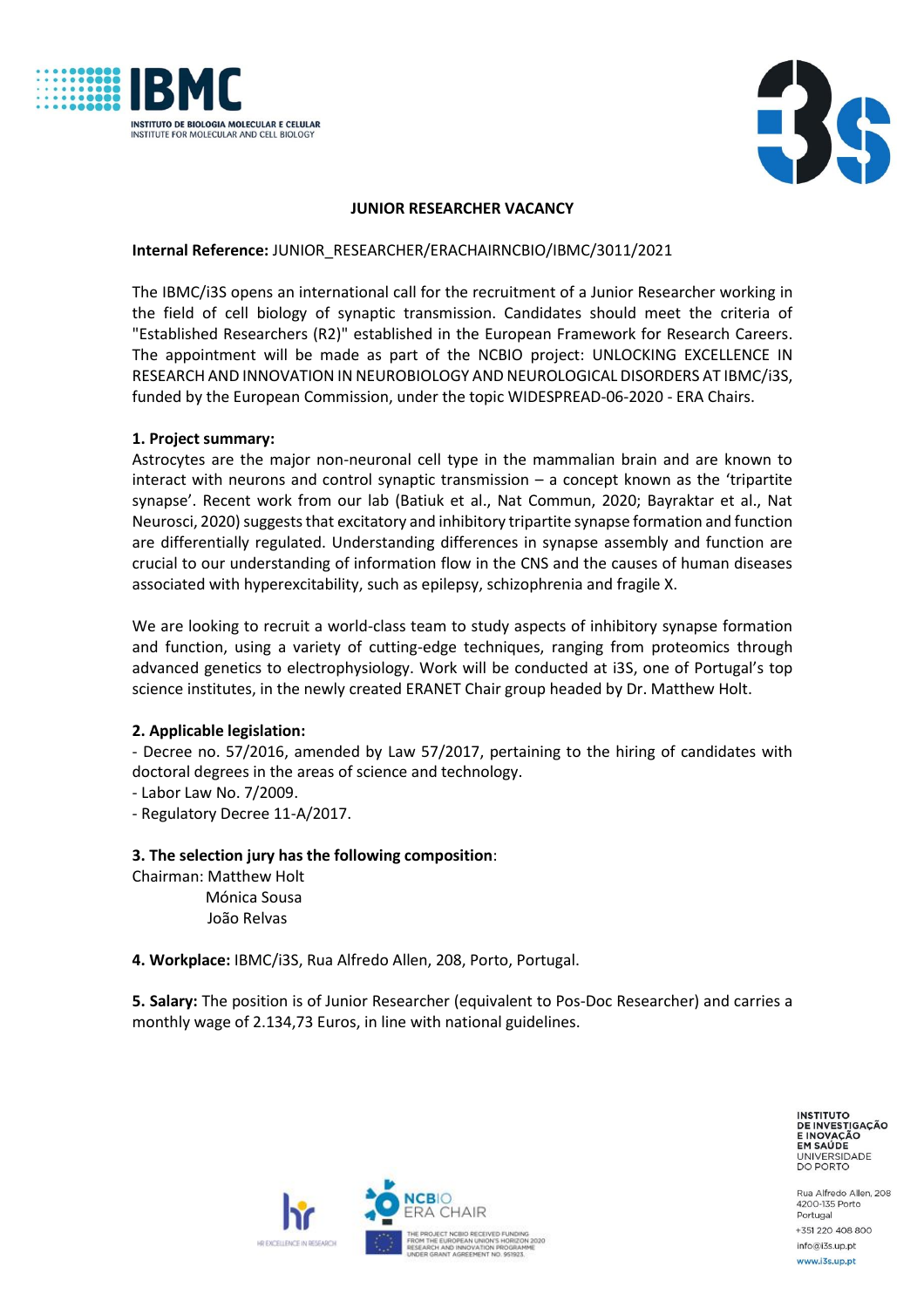



# **6. General requirements for the position are**:

- Highly motivated with a recent Ph.D. degree in neuroscience and a solid track record of achievements  $(1<sup>st</sup>$  author publications, conference talks, posters etc).

- Experience in the field of synaptic transmission is essential. Experience in glia biology is an advantage.

- Skills in patch-clamp electrophysiology and calcium imaging in acute brain slices.

- Experience with the design and use of AAV-based viral vectors (incl. stereotaxic surgeries) for cell-type specific genetic manipulation.

- Skilled in immunohistochemistry: from initial animal perfusion to image acquisition. Experience with advanced confocal systems and super-resolution imaging is an advantage.

- Strong background in data analysis, incl. use of programming tools (MATLAB, Python) for custom scripting.

- Ability to work independently, but also capable of collaborative work.

- Fluent in written and spoken English.

If the doctorate degree was awarded by a foreign higher education institution, it must comply with the provisions of Decree-Law No. 66/2018, of August 16th, and any formalities established therein must be fulfilled.

## **7. The selection will be made through the evaluation of the following criteria:**

• Track record of achievements (publications, oral presentations, posters) in the field of neural cell biology and synaptic transmission (35%).

- Experience with relevant scientific techniques (35%).
- Letter of motivation (15%).
- Experience in dissemination of research to the scientific community and wider society (5%).

**8.** Candidates achieving a score of 80% or more on initial review with be short-listed for interview (10%) and/or a seminar.

**9.** The final classification system for candidates is expressed on a scale from 0 to 100. Each member of the jury will rank candidates based on the selection criteria and a consensus list will be drawn up of candidate rankings.

Minutes of the proceedings, including the individual rankings of jury members, will be recorded and made available to candidates when requested.

**10.** The final decision of the jury will be ratified by the managing director of the institute, prior to final appointment.

#### **11. Application:**

Applications should be written in English and include:

- a) Motivation letter.
- b) CV (including, where appropriate, two key papers).
- c) Names and contact details for three scientific referees.
- d) Phd certificate



**INSTITUTO** DE INVESTIGAÇÃO **ENOVAÇÃO<br>EM SAÚDE<br>UNIVERSIDADE<br>DO PORTO** 

Rua Alfredo Allen, 208 4200-135 Porto Portugal +351 220 408 800 info@i3s.up.pt www.i3s.up.pt